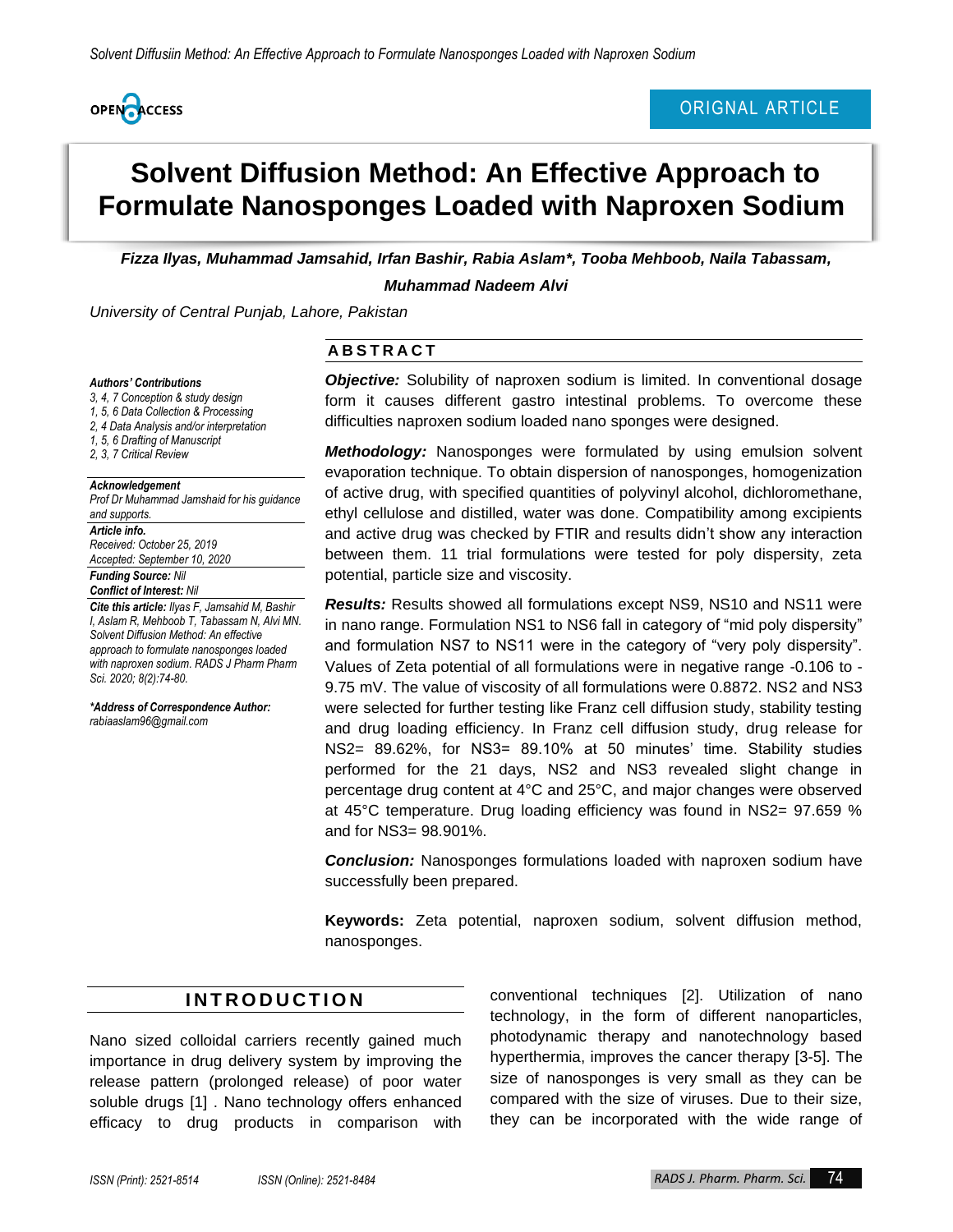drugs. Drud releasing mechanism from nanosponges is predictable and well controlled. They keep on circulating in body until they reach to the specific site,they get attached to the targeted site and release durg. This property can be more effectively utilized in targeted drug delivery. High aqueous solubility is another prominent feature of nanosponges. Drugs having poor water solubility can be conveniently used with these tiny sponges. They are like three dimensional frame work or scaffold having long chain of polyester as a back bone of structure. To unite different parts of polymers together it is treated with cross linkers in a solution, which act like grapping hooks. The product of this reaction is spherical shaped particles having no of cavities in which drug can be loaded easily. Biodegradable nature of polyester allows its gradual breakdown in body [6]. Nanosponges have average diameter of less than 1 μm [7]. To be loaded in nanosponges, the molecular weight of drug should fall in the range of 100-400D and molecular structure should not contain more than 5 condensed rings. Melting point for drug to be loaded in nanosponges should be  $250^{\circ}$ C and less water solubility than 10mg/ml. Naproxen sodium, that pharmacologically belongs to NSAID and bio pharmaceutically to class II drugs, considered best candidate among drugs for nanosponges [8]. Nanosponges can be prepared by, solvent technique, emulsion solvent diffusion technique [9], and

| preparation of nanospnges by hyper cross-linked $\beta$ - |  |
|-----------------------------------------------------------|--|
| cyclodextrins [10].                                       |  |

## **MATERIALS AND METHODS**

#### **Materials**

Dichloromethane (CH<sub>2</sub>Cl<sub>2</sub>), naproxen sodium  $(C_{14}H_{13}NaO_3)$ , poly-vinyl alcohol  $(C_2H_4O)$  x) and ethyl cellulose  $(C_{20}H_{38}O_{11})$  were obtained from Razi Pharmaceuticals.

#### **Composition of trials Formulation**

Different formulations formed during experimentation are tabulated in Table **1**.

## **Formulation of Naproxen Sodium Loaded Nanosponges.**

Naproxen sodium (200 mg) and ethyl cellulose (200 mg) were taken. Dichloromethane (20ml) were then mixed with above mixture. Poly vinyl alcohol (2200 mg) was dissolved in DI water (10 ml) which were then added in previously made mixture with continuous stirring. To make the mixture homogenized Heidolph Silent crusher M (EU) were used for 20 minutes at 6000 rpm. As a result Nanosponge emulsion was formed [11-12]. Whole method was repeated by varying the amount of ethyl cellulose and poly vinyl alcohol as mentioned in

Table **1**.

| <b>Trails</b><br><b>Formulations</b> | <b>Ethyl cellulose</b><br>(mg) | Water<br>(m <sub>l</sub> ) | Naproxen Sodium<br>(mg) | <b>DCM</b><br>(m <sub>l</sub> ) | <b>PVA</b><br>(mg) |
|--------------------------------------|--------------------------------|----------------------------|-------------------------|---------------------------------|--------------------|
| 1.                                   | 200                            | 10                         | 100                     | 20                              | 2200               |
| 2.                                   | 400                            | 10                         | 100                     | 20                              | 2000               |
| 3.                                   | 600                            | 10                         | 100                     | 20                              | 1800               |
| 4.                                   | 800                            | 10                         | 100                     | 20                              | 1600               |
| 5.                                   | 1000                           | 10                         | 100                     | 20                              | 1400               |
| 6.                                   | 1200                           | 10                         | 100                     | 20                              | 1200               |
| 7.                                   | 1400                           | 10                         | 100                     | 20                              | 1000               |
| 8.                                   | 1600                           | 10                         | 100                     | 20                              | 800                |
| 9.                                   | 1800                           | 10                         | 100                     | 20                              | 600                |
| 10.                                  | 2000                           | 10                         | 100                     | 20                              | 400                |
| 11.                                  | 2200                           | 10                         | 100                     | 20                              | 200                |

#### **Table 1. Compositions of the Trials.**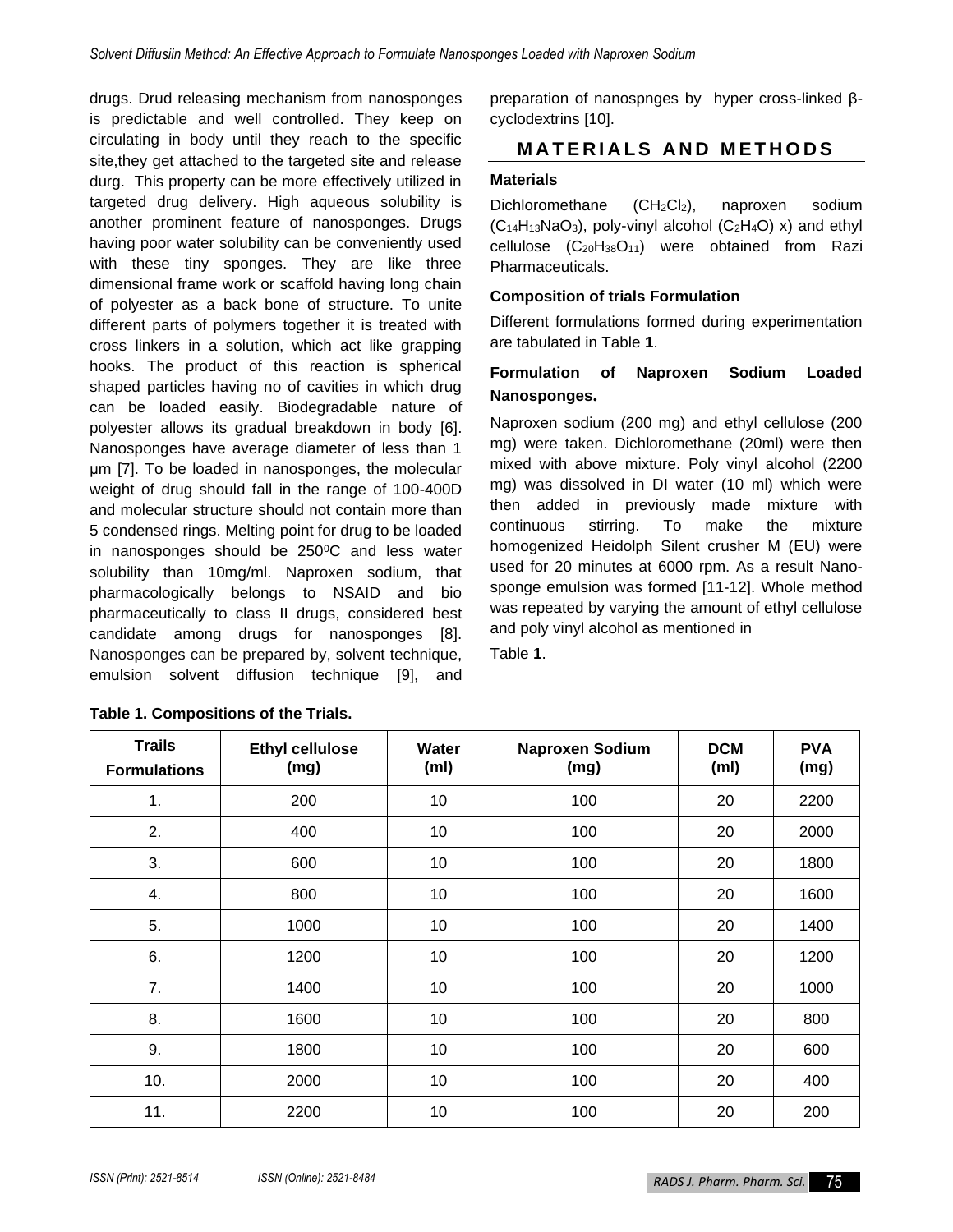## **Characterization of Naproxen Sodium Loaded Nanosponges Fourier transform infrared spectroscopy**

FTIR was executed to evaluate the potential interaction between excipients and active drug at wavelength ranging from 4000 – 650 cm-1 which was carried out at G.T pharmaceuticals.

## **Particle size and poly-dispersity (PDI)**

Particle size and poly-dispersity were calculated using Malvern zeta-sizer Nano ZSP at Lahore University of Management Sciences (LUMS).

Poly-dispersity index (PDI) can be evaluate by equation given below,

Poly dispersity index = 
$$
\frac{\Delta d}{d_{avg}}
$$

Where,

 $\Delta d$  = distribution width is indicated as SD

 $d_{avg}$  = average particle size indicated as MV (nm)

Types of dispersion are categorized in term of PDI are below,

0-0.05 (PDI) represents Monodisperse standard, 0.05-0.08 (PDI) represents Nearly monodisperse, while 0.08-0.7 denotes Mid-range poly-dispersity and >0.7 symbolize Very poly-disperse [\(6\)](#page-6-1).

## **Zeta potential**

Zeta potential is substantial feature of electrical double layer, it can be calculated using Malvern zetasizer Nano ZSP with the addition of an electrodes [13-14].

## **Viscosity**

Viscosity was also calculated using Malvern zetasizer.

## **Drug loading efficiency**

Calculation of drug loading efficiency was done by employing following method:

1ml of sample was taken from NS2 and NS3 and centrifuged using ultra centrifuge at speed of 45000 rpm for about 10 minutes. 4.5 ml of phosphate buffer having pH of 7.4 was added in 0.5 ml of supernatant (obtained from centrifuged mixture). Then absorbance was checked using UV spectrophotometer (HALO DB-20 UV-VIS double beam spectrophotometer) at λmax of 272 nm. Following formula was used to calculate the Percentage drug content:

| Percentage Content = | Absorbance of trial preparation |      |
|----------------------|---------------------------------|------|
|                      | Absorbance of standard          | X100 |

#### **Diffusion study of drug**

Diffusion study of drug was performed in UOL (Lahore Campus) through Franz Diffusion cell by employing method given below:

170.275 mg of the sample containing approximately 0.5 mg of the active ingredient was separately taken out of NS2 trial formulation and NS3 trial formulations and positioned on a dialysis membrane of Franz's diffusion cell. Phosphate buffer of pH 7.4 was added in Franz cell which was then positioned in water bath at temperature of about 25° C. Samples were taken out after 5 minutes time interval up to 50min. Fresh buffer was added to maintain the sink condition. Absorbance of obtained samples was calculated at λmax 272 nm by UV spectrophotometer. Then these values were used to calculate the percentage content of drug diffusion using:

$$
\% Age Content = \frac{Absorbance of trial preparation}{Absorbance of standard}
$$

#### **Stability studies**

Stability of any drug is basically its capability to preserve its quality, purity, identity, and its strength in test duration or till the date of expiry. Its critical process by which we determine the shelf life of product [15]. Following procedure was performed for calculating stability:

The samples of trial formulation NS2 and trial formulation NS3 were kept at different temperature of 4°C, 25°C and 45°C in refrigerator, room temperature and oven respectively. Minute quantities of samples were withdrawn at different days i.e. 1, 2, 7, 14, 21. Then these samples were centrifuged for 10 min at 45000 rpm. 0.5 ml of supernatant was taken from centrifuged sample and added in 4.5 ml of phosphate buffer of pH 7.4. Absorbance was recorded at  $\lambda_{\text{max}}$ 272 nm. These values were used to find the amount of drug present in samples after above mentioned days, by applying following formula:

$$
\% Age Content = \frac{Absorbance of trial preparation}{Absorbance of standard}
$$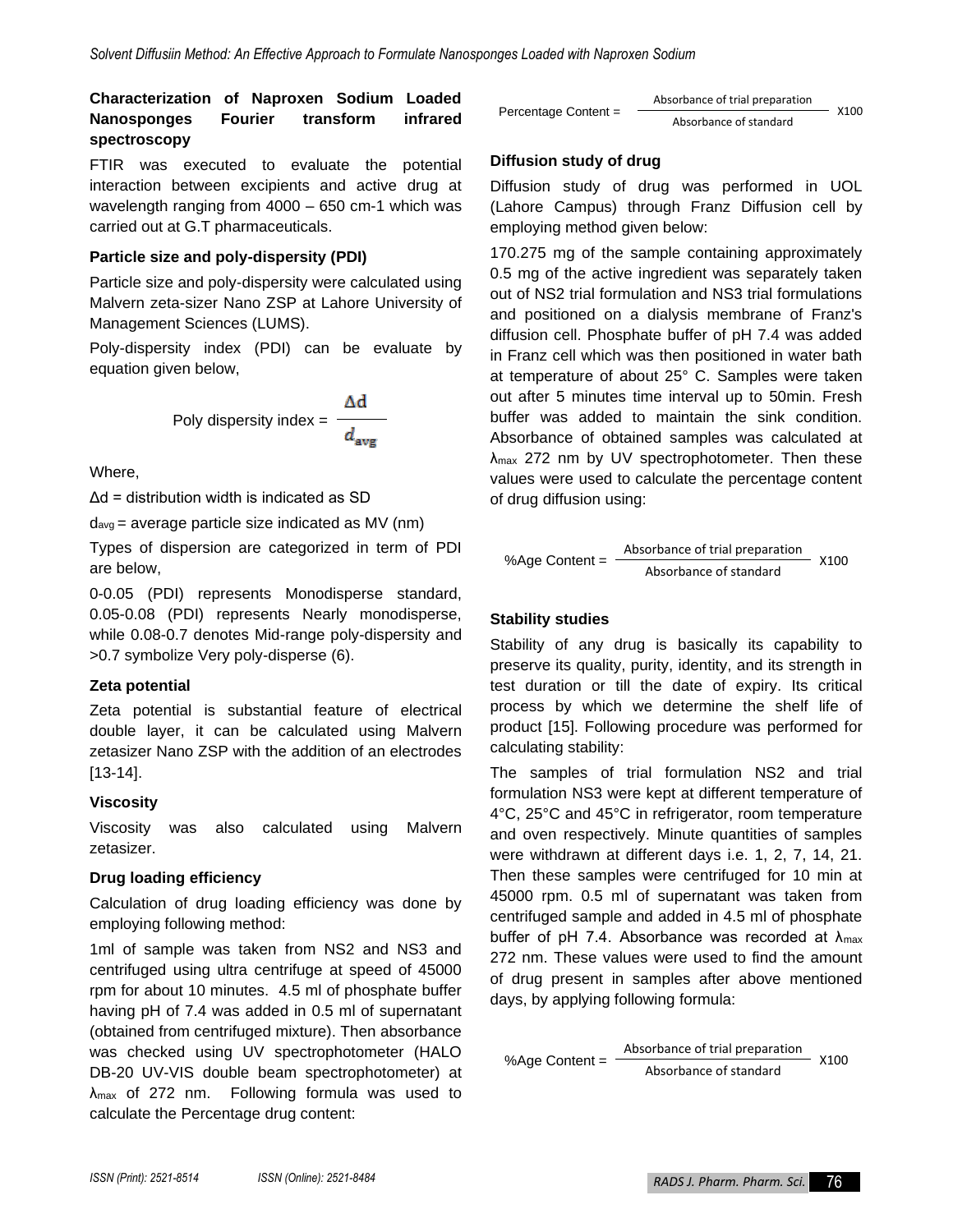## **R E S U L T A N D D I S C U S S I O N**

## **Fourier Transform Infrared Spectroscopy**

Fourier transform infrared spectroscopy i.e. FTIR is one of the most valuable technique for structural evaluation [16] so that a comparison between drugpolymer and polymer-polymer measured to improve the properties compare to individual [17]. FTIR

studies of naproxen sodium and its trial formulation was performed in G.T Pharmaceuticals Pakistan. The results did not indicate interaction between drug and excipients. The peaks that obtained after FTIR were shown in Figure **1** and Figure **2**.



**Figure 1.** FTIR Studies of Naproxen Sodium.



**Figure 2.** FTIR Studies of Formulation.

#### **Post-Formulation Characterizations**

Polyvinyl alcohol dichloromethane, distilled water and ethyl cellulose were used for the preparation of nanosponges of naproxen sodium (NS). From this, 11

formulations were prepared and out of these 9 formulations were tested for determination of particle size, viscosity, zeta potential and polydispersity, index. The results of these tests are given in Table **2**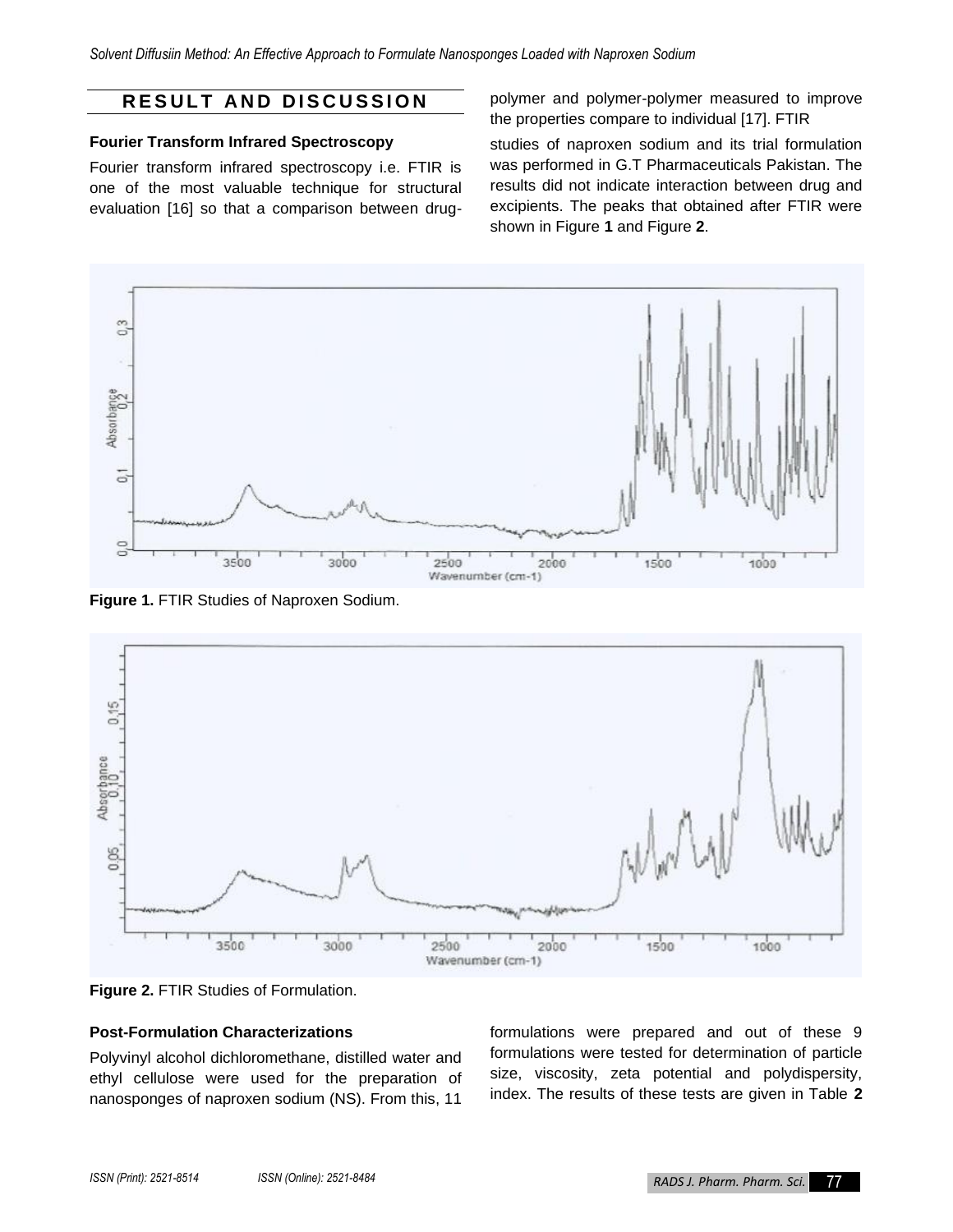| <b>Trial Formulation I.D</b> | <b>Particle Size</b><br>(d nm) | <b>Viscosity (cp)</b> | <b>Zeta Potential</b><br>(mV) | <b>Poly-Dispersity index</b> |  |
|------------------------------|--------------------------------|-----------------------|-------------------------------|------------------------------|--|
| NS <sub>1</sub>              | $21.30+0.02$                   | $0.8872 \pm 0.0001$   | $-0.567 \pm 0.001$            | $0.302 \pm 0.001$            |  |
| NS <sub>2</sub>              | $12.60+0.01$                   | $0.8872 \pm 0.0001$   | $-3.96+0.02$                  | $0.225 \pm 0.001$            |  |
| NS <sub>3</sub>              | $33.14 \pm 0.01$               | $0.8872 \pm 0.0001$   | $-7.20 \pm 0.01$              | $0.445 \pm 0.001$            |  |
| NS4                          | $32.47 \pm 0.01$               | $0.8872 \pm 0.0001$   | $-6.53 \pm 0.01$              | $0.254 \pm 0.002$            |  |
| NS <sub>5</sub>              | $29.52 \pm 0.02$               | $0.8872 \pm 0.0001$   | $-2.40+0.02$                  | $0.398 + 0.001$              |  |
| NS <sub>6</sub>              | $19.82 \pm 0.01$               | $0.8872 \pm 0.0001$   | $-5.84 \pm 0.02$              | $0.308 \pm 0.002$            |  |
| NS7                          | $126.7 \pm 0.01$               | $0.8872 \pm 0.0001$   | $-2.86 \pm 0.01$              | $0.844 \pm 0.002$            |  |
| NS <sub>8</sub>              | $159.3 \pm 0.02$               | $0.8872 \pm 0.0001$   | $-9.75 \pm 0.02$              | $0.318 \pm 0.001$            |  |
| NS <sub>9</sub>              | $1021 \pm 0.02$                | $0.8872 \pm 0.0001$   | $-6.62 \pm 0.02$              | $0.810\pm0.002$              |  |
| <b>NS10</b>                  | $1589+0.02$                    | $0.8872 \pm 0.0001$   | $-0.154\pm0.002$              | $1.030+0.002$                |  |
| <b>NS11</b>                  | $1842+0.02$                    | $0.8872 \pm 0.0001$   | $-0.106 \pm 0.002$            | $1.393 \pm 0.002$            |  |

**Table 2. Particle size, viscosity, zeta potential, polydispersity index and of nanosponges loaded with naproxen sodium.**

#### **Particle size**

The range of particle size of nanosponges is 21.30- 1021, revealed that particle size of all formulations was in nano range. The results of particle size analysis revealed non linearity between first three formulations (NS1, NS2 &NS3). The size of NS1 formulation was greater and NS2 was smaller. Then particle size further increased for formulation of NS3. After that the particle size started to decrease gradually till NS6 formulation and rapidly increased to NS11 trial. Thereby, formulations of NS9, NS10 and NS11 were removed from the nanosponges as their particle sized fall in the range of micrometer. The values of "P>F" less than 0.0500 indicate significance of model term. In this scenario the significance of model terms was zero as values were greater than 0.1000. In such scenario model reduction method might improve the significance of model. A negative value of "Pred R-Squared" represent that total mean was a better indicator of test response than the current model.

#### **Polydispersity index**

Poly dispersibility index is the index that showed variations among particle size distribution [18]. All the tested formulation of nanosponges fall within the middle range of polydispersity index in contrast to

formulation NS7-NS11 as there ranges were according to the poly dispersibility index chart [\(6\)](#page-6-1).

#### **Viscosity**

The result of Viscosity of every formulation is 0.8872.

#### **Zeta-potential**

For determination of zeta potential were performed at LUMS, Pakistan, by Malvern zeta-sizer [19]. The value of zeta-potential for tested formulations were found to be negative. The range of zeta potential testing was -0.106 \_\_ -9.75.

#### **Drug encapsulation efficacy**

The drug efficacy in nanoparticle drug delivery system depend upon the ability of a drug to release within the proximity of drug action site at appropriate time. Thereby the encapsulation efficiency is most important phenomenon in case of nanosponges [20]. Formulation NS2 & NS3 were tested to verify the amount of drug loaded within nanosponges. The result revealed amount of drug in NS2 formulation was 97.659 and for NS3 was 98.901. The encapsulation efficacy of NS3 is more than NS2 which may be due the highest cross-linking between the polymers allowing more drug to be entrapped in a nanosponge.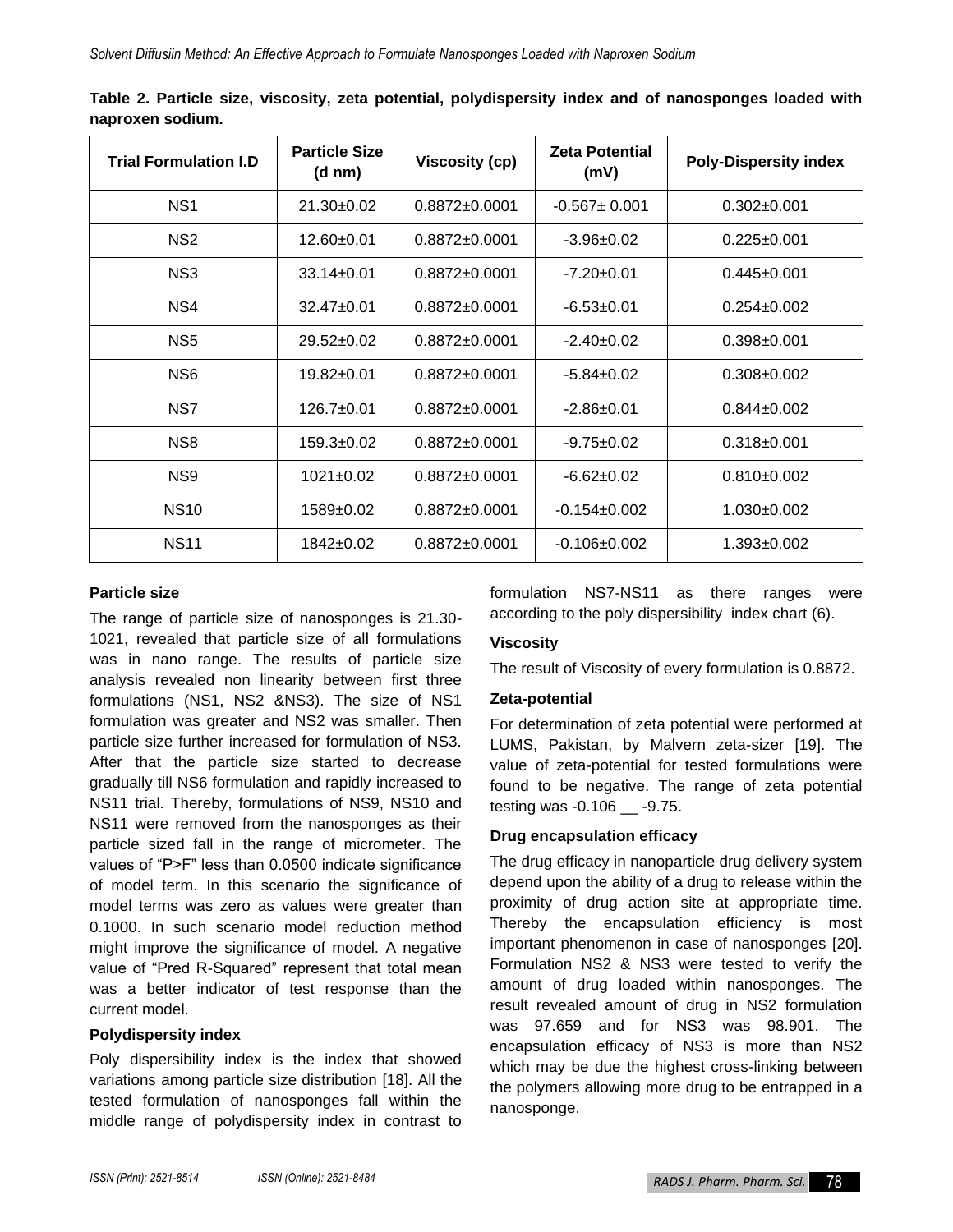**Franz cell diffusion studies** Diffusion studies were performed for formulation NS2 and NS3.The results shows that the percentage of drug release was slightly higher in NS3 formulation as compared to NS2. It may be attributed to the changes in the concentrations of PVA and EC. The values of %age content released VS time were discussed in Table **3**. The graph plotted between time and rate of diffusion was specified in Figure **3**.

| NS <sub>2</sub> | Time             | NS3    |
|-----------------|------------------|--------|
| 60.794          | 1 min            | 61.961 |
| 62.33           | 5 min            | 63.29  |
| 64.26           | $10 \text{ min}$ | 65.31  |
| 66.20           | $15 \text{ min}$ | 67.99  |
| 67.17           | $20 \text{ min}$ | 69.84  |
| 69.59           | $25 \text{ min}$ | 72.83  |
| 73.00           | 30 min           | 74.92  |
| 75.27           | 35 min           | 76.77  |
| 79.14           | 40 min           | 78.61  |
| 83.49           | 45 min           | 81.95  |
| 89.62           | $50 \text{ min}$ | 89.10  |

#### **Table 3. Franz cell diffusion studies.**

## **Table 4. Stability Testing.**





#### *Stability Testing*

Stability studies were conducted for the time period of 21 days for two formulation NS2 and NS3. The percentage drug content was slightly affected at temperature 4°C and 25°C but as temperature increased to 45°C, major changes in % drug content was observed. The results showed that there were no

changes in physical appearance when compared with the freshly prepared formulation but when it comes to percentage drug content slight changes were seen at temperature 4°C and 25°C but as temperature increased to 45°C, major changes in % drug content was observed. The results of the above mentioned changes were compiled in Table **4**.

| <b>Formulation</b> | <b>Days</b>      | <b>Physical Appearance</b>          | Percentage Drug content (%) |                |                |
|--------------------|------------------|-------------------------------------|-----------------------------|----------------|----------------|
|                    |                  |                                     | 4°C                         | $25^{\circ}$ C | $45^{\circ}$ C |
|                    | First day        | Stable Suspension of<br>white color | 97.659                      |                |                |
| 2                  | Second day       | Stable Suspension of<br>white color | 95.241                      | 92.389         | 90.459         |
|                    | Seventh day      | Stable Suspension of<br>white color | 91.739                      | 89.519         | 85.217         |
|                    | Fourteenth day   | Stable Suspension of<br>white color | 90.422                      | 85.033         | 79.621         |
|                    | Twenty first day | Stable Suspension of<br>white color | 88.019                      | 82.105         | 75.912         |
| 3                  | First day        | Stable Suspension of<br>white color |                             | 98.901         |                |
|                    | Second day       | Stable Suspension of<br>white color | 96.415                      | 94.792         | 91.929         |
|                    | Seventh day      | Stable Suspension of<br>white color | 93.901                      | 90.597         | 88.271         |
|                    | Fourteenth day   | Stable Suspension of<br>white color | 91.849                      | 88.692         | 85.406         |
|                    | Twenty first day | Stable Suspension of<br>white color | 89.106                      | 85.952         | 81.002         |